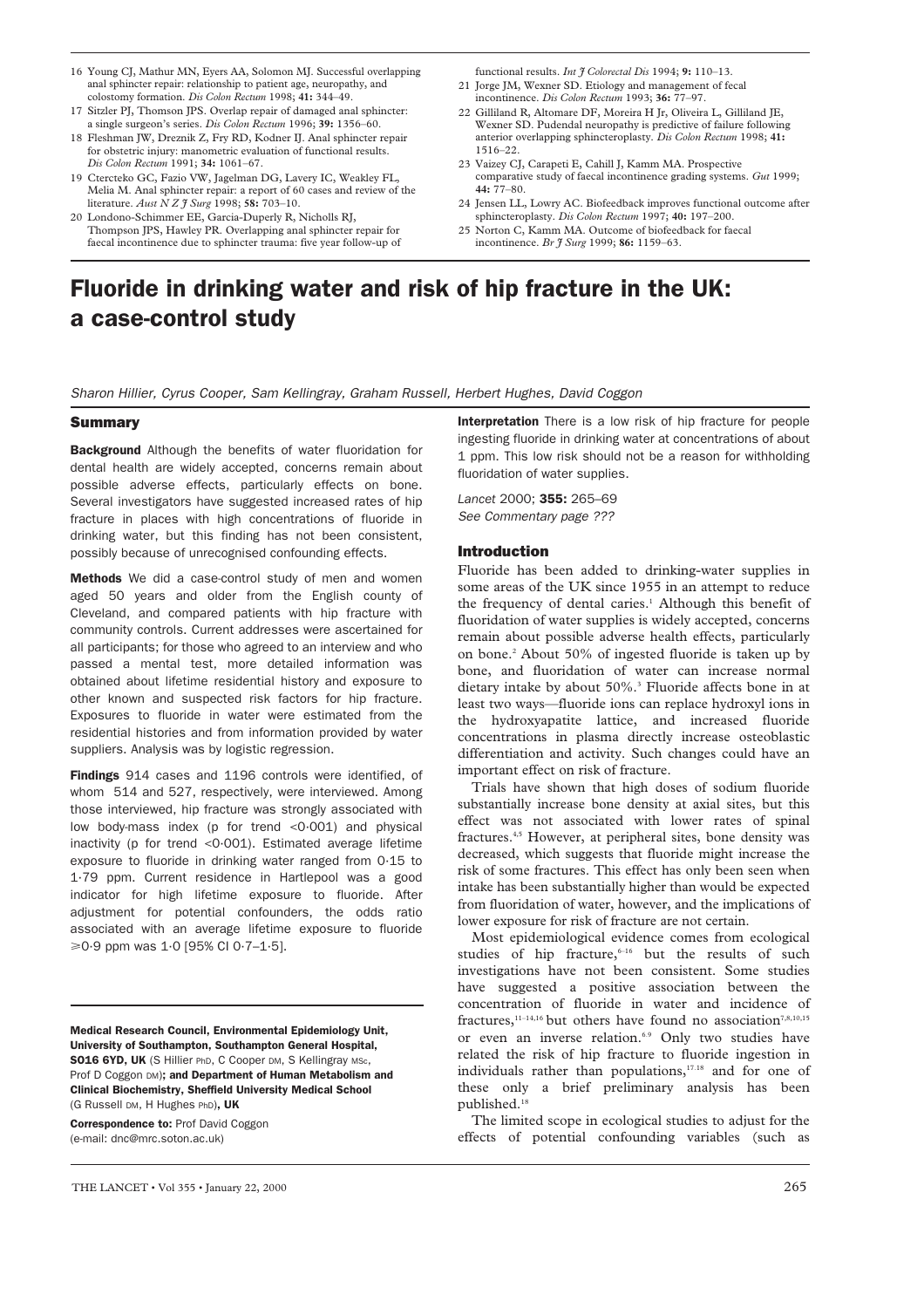|                     | <b>Hartlepool</b> |             |                 |             | <b>Elsewhere</b> |             |                 |             |
|---------------------|-------------------|-------------|-----------------|-------------|------------------|-------------|-----------------|-------------|
|                     | Cases             |             | <b>Controls</b> |             | Cases            |             | <b>Controls</b> |             |
|                     | Eligible          | Interviewed | Eligible        | Interviewed | Eligible         | Interviewed | Eligible        | Interviewed |
| Men                 |                   |             |                 |             |                  |             |                 |             |
| <70 years old       |                   | 5(71%)      | 12              | 4 (33%)     | 44               | 29 (66%)    | 53              | 31 (59%)    |
| 70-79 years old     | 18                | 15 (83%)    | 10              | 6(60%)      | 56               | 33 (59%)    | 71              | 40 (56%)    |
| ≥80 years old       | 12                | 4 (33%)     | 8               | 3(38%)      | 57               | 22 (39%)    | 49              | 22 (45%)    |
| Women               |                   |             |                 |             |                  |             |                 |             |
| <70 year old        | 14                | 11 (79%)    | 26              | 20 (77%)    | 77               | 65 (84%)    | 113             | 61 (54%)    |
| 70-79 years old     | 38                | 28 (74%)    | 55              | 30 (55%)    | 167              | 109 (65%)   | 248             | 125 (50%)   |
| $\geq 80$ years old | 80                | 37 (46%)    | 103             | 34 (33%)    | 344              | 156 (45%)   | 448             | 151 (34%)   |
| <b>Total</b>        | 169               | 100 (59%)   | 214             | 97 (45%)    | 745              | 414 (56%)   | 982             | 430 (44%)   |

All data are numbers of people.

Table 1: Proportions of eligible cases and controls interviewed by age, sex, and current residence

physical activity, body build, cigarette smoking, dietary calcium intake, and reproductive variables) makes interpretation of their conflicting findings difficult. To address this uncertainty, we did a population-based casecontrol study in which the exposure of patients with a hip fracture to fluoride in drinking water was compared with that of controls after adjustment for possible confounding by other risk factors. We did this investigation in the county of Cleveland in northeast England. The Hartlepool area of Cleveland had always been supplied with water naturally high in fluoride  $(>1$  ppm), whereas the rest of the county received water with a low fluoride concentration.

### **Methods**

The study population consisted of residents of Cleveland aged 50 years and older. Virtually all cases of hip fracture in the county are treated at three hospitals—Hartlepool General Hospital, North Tees General Hospital (Stockton), and Middlesbrough General Hospital. By regularly searching ward admission books, we identified all members of the study population who were admitted to these hospitals during a 17-month period with newly diagnosed fractures of the femoral neck that were through or above the lesser trochanter and not caused by cancer. These patients were then visited in hospital by a trained research nurse who invited them to take part in the study. Those who agreed and who achieved a score of six or higher on a Hodkinson abbreviated mental test<sup>19</sup> were interviewed with a structured questionnaire.

The questionnaire asked about demographic variables, height, weight, lifetime residential history, usual physical activities, age at menopause, alcohol consumption, smoking history, recent medication, and dietary sources of calcium and fluoride. From the reported height and weight we calculated the body-mass index. The measures of physical activity (eg, walking speed, time spent walking outside, and time spent gardening) were highly intercorrelated, and were combined to give a summary physicalactivity score that was grouped into three categories. The questions on dietary calcium were identical to those used in an earlier study,<sup>20</sup> and were used to classify intake as low, medium, or high.

The control group was randomly selected from a list of all members of the study population registered with National Health Service (NHS) general practitioners, and controls were frequency matched to the cases for age (in 5-year bands) and sex. In England almost everyone is registered with an NHS general practitioner. The control group was matched only by age and sex, and not by area of residence within Cleveland. With permission from their general practitioners, we wrote to the controls and asked if a nurse could visit them at home. Those people who agreed and who scored 6 or more on the Hodkinson abbreviated mental test were interviewed. The same questionnaire was used for both cases and controls.

The residential histories of cases and controls were reviewed by one of us (SH) who was not aware of their case/control status, and information provided by water suppliers was used to assign a water fluoride concentration for each year of the person's life.

When this information was acquired for at least 90% of years, it was collated to obtain estimates of the average fluoride concentrations to which the person had been exposed throughout life, up to age 20 years, and in the 20 years before entry to the study. In some areas, including Cleveland, measurements of fluoride in water had been done from before 1960. In other areas, measurement did not begin until the early 1980s. However, concentrations of fluoride before the start of monitoring could be estimated with reasonable confidence when sources of supply had not changed. The associations of hip fracture with exposure to fluoride and other risk factors were analysed by logistic regression with adjustment throughout for age and sex.

To test whether estimates of exposure to fluoride in drinking water were linked to the amount of fluoride in femoral bone, we collected the excised femoral heads from a subset of 105 cases (25 in Hartlepool, 80 in Stockton and Middlesbrough) who were treated by arthroplasty. The femoral heads were stored in clean plastic containers and frozen to  $-20^{\circ}$ C within 24 h of collection before transport in batches on dry ice to the Royal Hallamshire Hospital, Sheffield. The samples were analysed without knowledge of the fluoride exposure of the patient, according to a previously described method.<sup>21</sup> A 1 cm slice of trabecular bone was cut from the femoral head, and if the exercised bone included part of the femoral neck, a piece of cortical bone was also obtained. The samples were freeze-dried and treated with ether to remove fat. Slivers of about 50 mg were dissolved in 1 mol/L perchloric acid, and the fluoride concentration was measured

|                                                    | <b>Number</b><br>of cases | <b>Number</b><br>of controls | Odds ratio (95% CI) |
|----------------------------------------------------|---------------------------|------------------------------|---------------------|
| <b>Body-mass index</b>                             |                           |                              |                     |
| $>25$ kg/m <sup>2</sup>                            | 102                       | 183                          | $1.0*$              |
| 22-25 kg/m <sup>2</sup>                            | 113                       | 173                          | $1.5(1.0-2.2)$      |
| $<$ 22 kg/m <sup>2</sup>                           | 183                       | 102                          | $4.3(2.9-6.3)$      |
| Physical-activity score                            |                           |                              |                     |
| High                                               | 69                        | 171                          | $1.0*$              |
| Medium                                             | 141                       | 181                          | $2.2(1.5-3.2)$      |
| Low                                                | 188                       | 106                          | $6.4(4.1 - 10.0)$   |
| Age at menopause                                   |                           |                              |                     |
| <50 years                                          | 165                       | 198                          | $1.0*$              |
| ≥50 years                                          | 135                       | 163                          | $1.1(0.8 - 1.6)$    |
| <b>Current alcohol consumption</b>                 |                           |                              |                     |
| None                                               | 215                       | 222                          | $1.0*$              |
| Some                                               | 183                       | 236                          | $0.9(0.8-1.2)$      |
| Ever smoked                                        |                           |                              |                     |
| No                                                 | 148                       | 188                          | $1.0*$              |
| Yes                                                | 250                       | 270                          | $1.0(0.7-1.4)$      |
| <b>Current treatment with oral corticosteroids</b> |                           |                              |                     |
| No                                                 | 377                       | 451                          | $1.0*$              |
| Yes                                                | 21                        | $\overline{7}$               | $2.2(0.9-5.4)$      |
| Dietary intake of calcium                          |                           |                              |                     |
| Low                                                | 131                       | 130                          | $1.0*$              |
| Medium                                             | 137                       | 156                          | $1.1(0.8 - 1.6)$    |
|                                                    |                           |                              | $0.9(0.6-1.3)$      |

All risk estimates are mutually adjusted and adjusted for age (in 5-year bands) and sex. Table 2: Association of hip fracture with potentially

confounding variables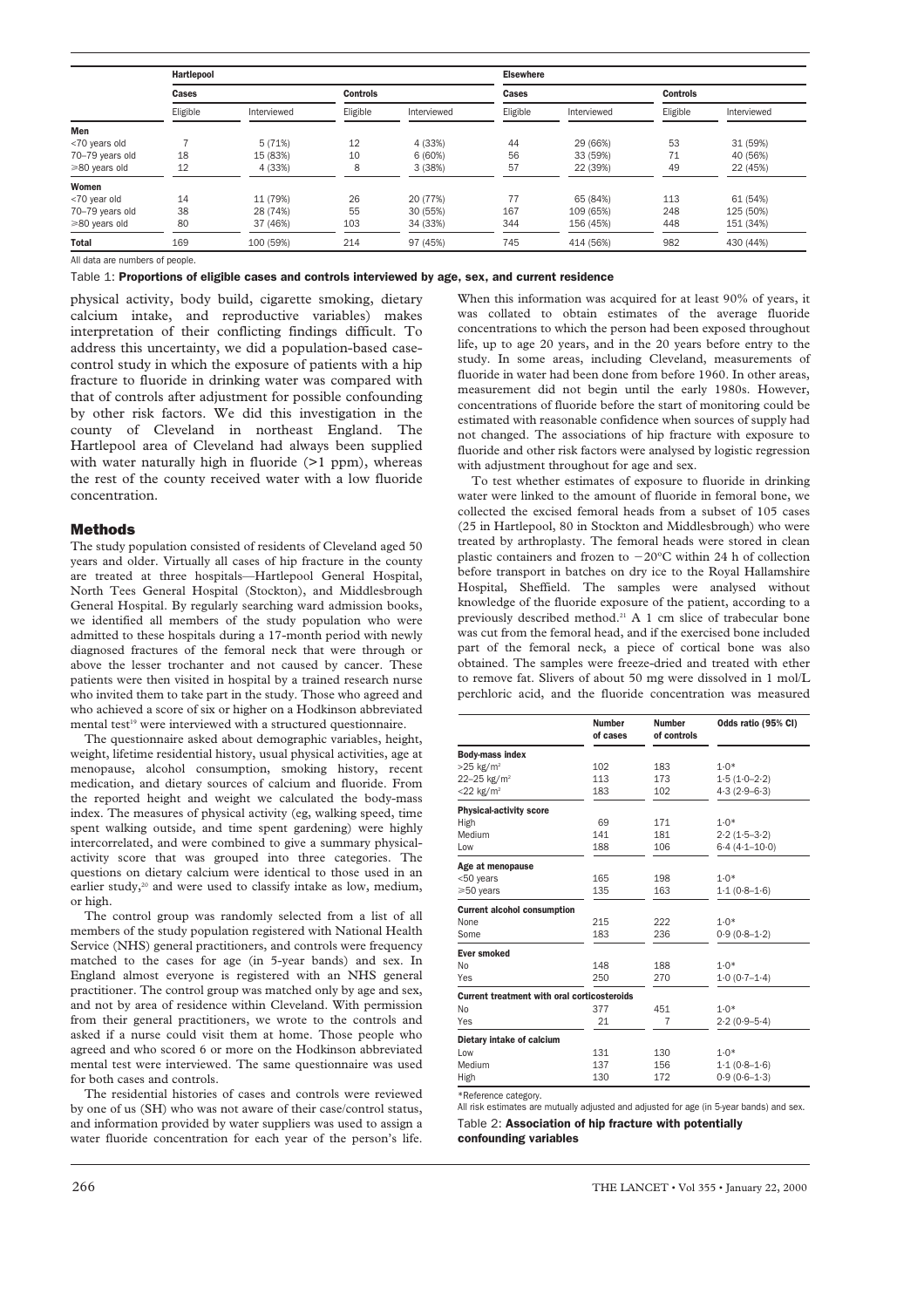| Average concentration of fluoride | <b>Current residence</b> |            | $200 -$              | <b>Trabecular bone</b> | <b>Cortical bone</b> |
|-----------------------------------|--------------------------|------------|----------------------|------------------------|----------------------|
| in drinking water                 | Hartlepool               | Elsewhere  |                      |                        |                      |
| $<$ 0.9 ppm                       | 20 (12%)                 | 706 (99%)  |                      |                        |                      |
| $\geq 0.9$ ppm                    | 150 (88%)                | 7(1%)      | $150 -$<br>rati<br>ଇ |                        |                      |
| <b>Total</b>                      | 170 (100%)               | 713 (100%) | ₽                    |                        |                      |

The mean fluoride concentrations in the two exposure categories (for all areas of current residence combined) were 0·2 ppm and 1·5 ppm.

#### Table 3: Lifetime exposure of study participants (cases and controls combined) to fluoride in drinking water according to current residence

with a fluoride electrode. The amount of fluoride in the bone was given as  $\mu$ mol/g dry weight and was linked to the patient's estimated average lifetime exposure to fluoride in drinking water.

# Results

914 cases were identified during the study period, of whom 514 (56%) had an interview. There were 1196 controls, of whom 527 (44%) were interviewed (table 1). The main reason for cases not completing interviews was a low score on the mental test (295 patients)—such low scores were more common at older ages. The main reasons for the incomplete response from controls were because general practitioners advised that they should not be approached (108); they could not be contacted at the address given (125); or the control declined to participate (377). Interview rates were somewhat higher in Hartlepool than elsewhere, both in cases and controls.

Table 2 summarises the relation of hip fracture to variables that might confound an association with fluoride. Strong associations were recorded with low body-mass index (p for trend  $\leq 0.001$ ) and low degrees of physical activity (p for trend  $0.001$ ). There was an increased risk in patients who were being treated with oral corticosteroids, although this increase was not significant. By contrast, no clear associations were seen with age at menopause, alcohol consumption, smoking, or dietary calcium intake (p for trend  $0.5$ ).

Data on lifetime exposure to fluoride in drinking water were at least 90% complete for 460 cases and 423 controls. The average lifetime concentrations that cases and controls had been exposed to ranged from 0·15 ppm to 1·79 ppm. Most values were either less than 0·2 ppm (76% of participants) or 0·9 ppm and higher (18%), reflecting the large difference between Hartlepool and elsewhere in Cleveland and the low rate of migration between different parts of the county (table 3). Current residence in Hartlepool was a good indicator of lifetime exposure to fluoride in water.

Table 4 shows the associations of hip fracture with lifetime exposure to fluoride in drinking water, and also

| <b>Period of exposure</b>                                                                                   | <b>Number</b> | <b>Number</b> | Odds ratio (95% CI)         |                                                           |  |
|-------------------------------------------------------------------------------------------------------------|---------------|---------------|-----------------------------|-----------------------------------------------------------|--|
| and fluoride<br>concentration (ppm)                                                                         | of cases      | of controls   | Adjusted for<br>age and sex | Adjusted for<br>all potential<br>confounders <sup>+</sup> |  |
| Lifetime exposure                                                                                           |               |               |                             |                                                           |  |
| < 0.9                                                                                                       | 380           | 346           | $1.0*$                      | $1.0*$                                                    |  |
| ≥0.9                                                                                                        | 80            | 77            | $0.9(0.7-1.3)$              | $1.0(0.7-1.5)$                                            |  |
| <b>Exposure to age 20 years</b>                                                                             |               |               |                             |                                                           |  |
| < 0.9                                                                                                       | 397           | 393           | $1.0*$                      | $1.0*$                                                    |  |
| $\geq 0.9$                                                                                                  | 77            | 67            | $1.1(0.8 - 1.6)$            | $1.1(0.7-1.7)$                                            |  |
| Exposure in previous 20 years                                                                               |               |               |                             |                                                           |  |
| < 0.9                                                                                                       | 402           | 391           | $1.0*$                      | $1.0*$                                                    |  |
| $\geq 0.9$                                                                                                  | 85            | 87            | $0.9(0.7-1.3)$              | $0.9(0.6 - 1.4)$                                          |  |
| ♦ Defenses of conception of the children open of the most about the probability of the expectation than all |               |               |                             |                                                           |  |

Reference category. †Includes age, sex, and the potentially confounding variable listed in table 2.

Table 4: Associations of hip fracture with exposure to fluoride in drinking water



Fluoride concentrations in femoral heads according to lifetime exposure to fluoride in drinking water

with exposures early in life and more recently. Risk estimates were all close to unity, and were virtually unchanged by adjustment for potential confounders. Thus, the adjusted odds ratio associated with an average lifetime exposure to fluoride in drinking water of 0·9 ppm or higher was  $1.0$  (95% CI 0.7–1.5). There was no indication that fluoride was associated with a higher risk of hip fracture than normal in people with low intakes of dietary calcium.

We also calculated the risk of fracture, adjusted for age and sex, by current place of residence, and in this analysis we included all cases and controls, whether or not they were interviewed. By comparison with those living elsewhere, the odds ratio for residents of Hartlepool was  $1.0$  ( $0.8-1.3$ ).

The main dietary source of fluoride in the UK is tea (tea leaves contain high concentrations of fluoride). After adjustment for the potential confounding factors listed in table 2, no significant association was seen between hip fracture and higher reported tea consumption (odds ratio  $1.3$  [95% CI 0.9-2.0]).

Fluoride content was analysed in 79 samples of trabecular bone and 30 samples of cortical bone from patients for whom data on lifetime exposure to fluoride in drinking water were at least 90% complete. The figure summarises the relation of these measures to the lifetime average concentration of fluoride in drinking water. For trabecular bone there was no clear association between exposure to fluoride and the amount of fluoride in the bone. In all four samples of cortical bone from patients exposed to high concentrations of fluoride in water, however, there was an increased amount of fluoride in the bone.

### Discussion

We found no evidence of any increase in the risk of hip fracture from fluoride in drinking water at concentrations of about 1 ppm. The association was examined in two ways. First, in the subset of people who underwent interview, we looked at risk of fracture in relation to estimates of exposure to fluoride in water during different periods of life. This analysis had the advantage that it allowed for possible confounding by various known and suspected causes of fracture. Furthermore, since fluoride tends to accumulate in bone progressively, $2$  average exposures during extended periods should be more relevant to risk than exposures assessed only at a single point in time. Against this advantage, however, was the limitation of the low participation rate in interviews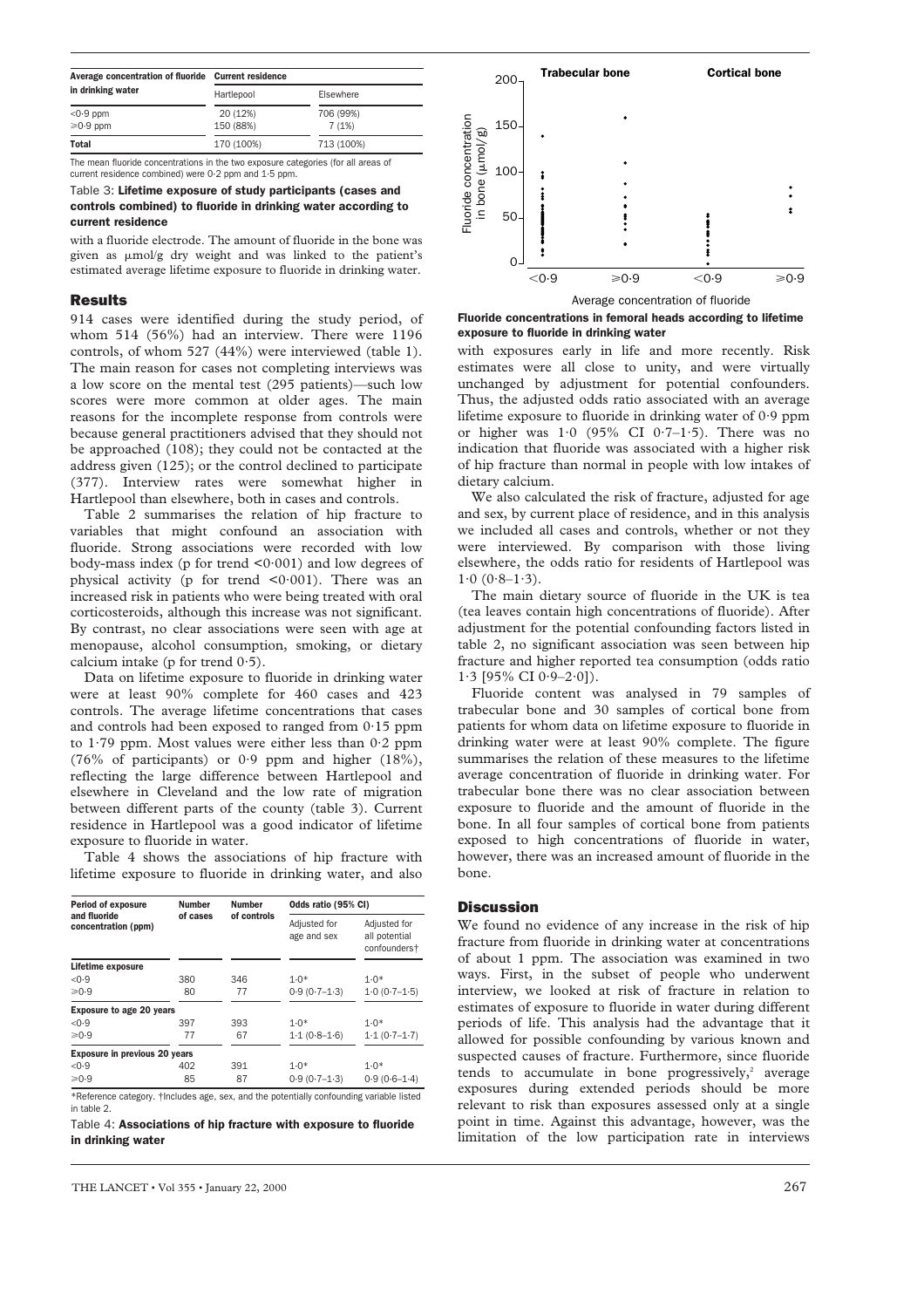(about 50%). For practical and ethical reasons this loss was unavoidable, but it may have introduced a response bias. Such bias would occur if the link between fluoride and risk of hip fracture differed between people who were not interviewed and those who were.

Second, we explored the association between the risk of hip fracture and current residence in Hartlepool in an analysis that included all participants whether or not they were interviewed. Problems of response bias were thereby avoided, but the index of exposure to fluoride was cruder, and no adjustment could be made for potential confounders other than age and sex. This approach was justified by the evidence that, among people who were interviewed, current residence in Hartlepool was a good marker for lifetime average exposure to fluoride in water (table 3), and adjustment for potential confounders had a negligible effect on risk estimates (table 4). This observation suggests that although variables such as physical inactivity and low body-mass index are strong risk factors for hip fracture, they were not significantly associated with exposure to fluoride in water in our study.

Neither of these complementary analyses showed any association between risk of hip fracture and exposure to fluoride in drinking water, and we conclude that any effect of such exposure in our study population is small. The alternative explanation that there is an important but currently unrecognised cause of hip fracture with a lower prevalence in Hartlepool than in other parts of Cleveland seems unlikely.

Most of the epidemiological evidence that links fluoride in drinking water with the incidence of hip fracture comes from comparisons of geographic regions with different water supplies. In one study, Simonen and Laitinen<sup>9</sup> found a 50% lower hip-fracture rate among men and women in Kuopio, a town in Finland with a concentration of fluoride in drinking water of 1 mg/L, compared with another town (Jyvaskyla) with unfluoridated water. However, a follow-up study covering a later period<sup>10,22</sup> suggested that after adjustment for age and sex rates of hip fracture were similar in the two towns. This finding is consistent with the observation that hip-fracture rates were similar in three Swedish communities with different concentrations of fluoride in drinking water.<sup>6</sup>

In the USA, two ecological studies<sup>7,8</sup> reported no significant effect of water fluoride concentration on hipfracture rates, but a national analysis of data from the health-care financing administration between 1984 and 1987 indicated a significant positive correlation between county-specific, age-adjusted incidence of hip fracture in white women aged 65 years or older, and the proportions of the counties' populations served with fluoridated water.<sup>11</sup> This result is supported by another study in which a higher hip-fracture rate was recorded in a community with fluoridated water than in a nearby population without.<sup>13</sup>

A study in France<sup>16</sup> showed that the risk of hip fracture was significantly increased in places where water fluoride was higher than 0·11 ppm (odds ratio 1·86 [95% CI  $1.02-3.06$ ]). However, a survey in China<sup>18</sup> indicated a different relation, with the lowest rates of fracture in populations exposed to fluoride in drinking water at concentrations of  $1.02-1.06$  ppm, and higher risks above and below this range.

In the UK, hip-fracture rates during 1978–82 were derived from hospital activity analysis data for 39 county districts of England and Wales.12,23 A significant positive correlation  $(R=0.41, p=0.009)$  was seen between concentrations of fluoride in water and rates of hospital discharge for hip fracture in each district.

The conflicting findings of these geographic comparisons are difficult to interpret because of the potential for uncontrolled confounding in such analyses. In a different approach, two North American studies have examined time trends in hip fracture before and after the introduction of water fluoridation for a population.<sup>24,25</sup> One study showed no alteration in rates,<sup>24</sup> whereas the other found a decline after fluoridation.<sup>25</sup> Although such studies are more robust than simple geographic correlations, the possibility of confounding by temporal changes in other risk factors must be taken into account. Steep secular trends in hip-fracture incidence have been noted in various parts of the world during the past 50 years.26 Also, if the risk of fracture depends on cumulative exposure to fluoride throughout life, the full effects of fluoridation may not be apparent for many years.

By contrast with the large number of ecological studies, ours is one of the few investigations that have related fluoride ingestion to the risk of hip fracture in individuals. In the only North American study of this type,<sup>17</sup> current and historical residential exposures to fluoridated water were ascertained for a cohort of 2076 women, who were then followed up for an average of 6·1 years. After adjustment for potential confounding variables, fluoride exposures in the higher part of the range were, if anything, associated with a decreased risk of hip fracture and other non-spinal fractures. This result accords with our finding that fluoride in drinking water at a concentration of about 1 ppm carries no important increase in the risk of hip fracture.

The effects of fluoride on bone have also been examined in a randomised controlled trial of high-dose sodium fluoride (75 mg daily) as a treatment for osteoporosis.4 During a 4-year period, the intervention led to a substantial increase in bone density in the spine. However, this increase did not translate into a decreased risk of fracture, and rates of hip fracture were doubled in treated patients. Although this finding suggests a hazard from high doses of fluoride in people with established osteoporosis, the risk cannot necessarily be extrapolated to the much lower doses that are received by the general population from fluoride in water supplies. In assessment of the potential risks from fluoridation of drinking water, greater weight should be given to direct epidemiological observations.

One explanation for an absence of risk at lower doses may be that a concentration of 1 ppm fluoride in water has a negligible effect on people's uptake of the ion. The average daily intake of fluoride in the UK is estimated to be 1·82 mg, of which about 70% is derived from beverages, most notably tea.<sup>27</sup> The other major dietary source is whole fish, for example sardines and pilchards, a typical helping of which contains 1–2 mg fluoride. The main non-dietary source of exposure is fluoridated toothpaste. To test whether water fluoride had a measurable effect on bone within our study sample, we analysed the fluoride content of the femoral heads from a subset of cases. The investigation was limited by the small number of samples that could be analysed; nevertheless, the fluoride content of cortical bone was increased in patients with higher exposures. This finding supports not only the relevance of water fluoride to bone metabolism but also the validity of our exposure estimates derived